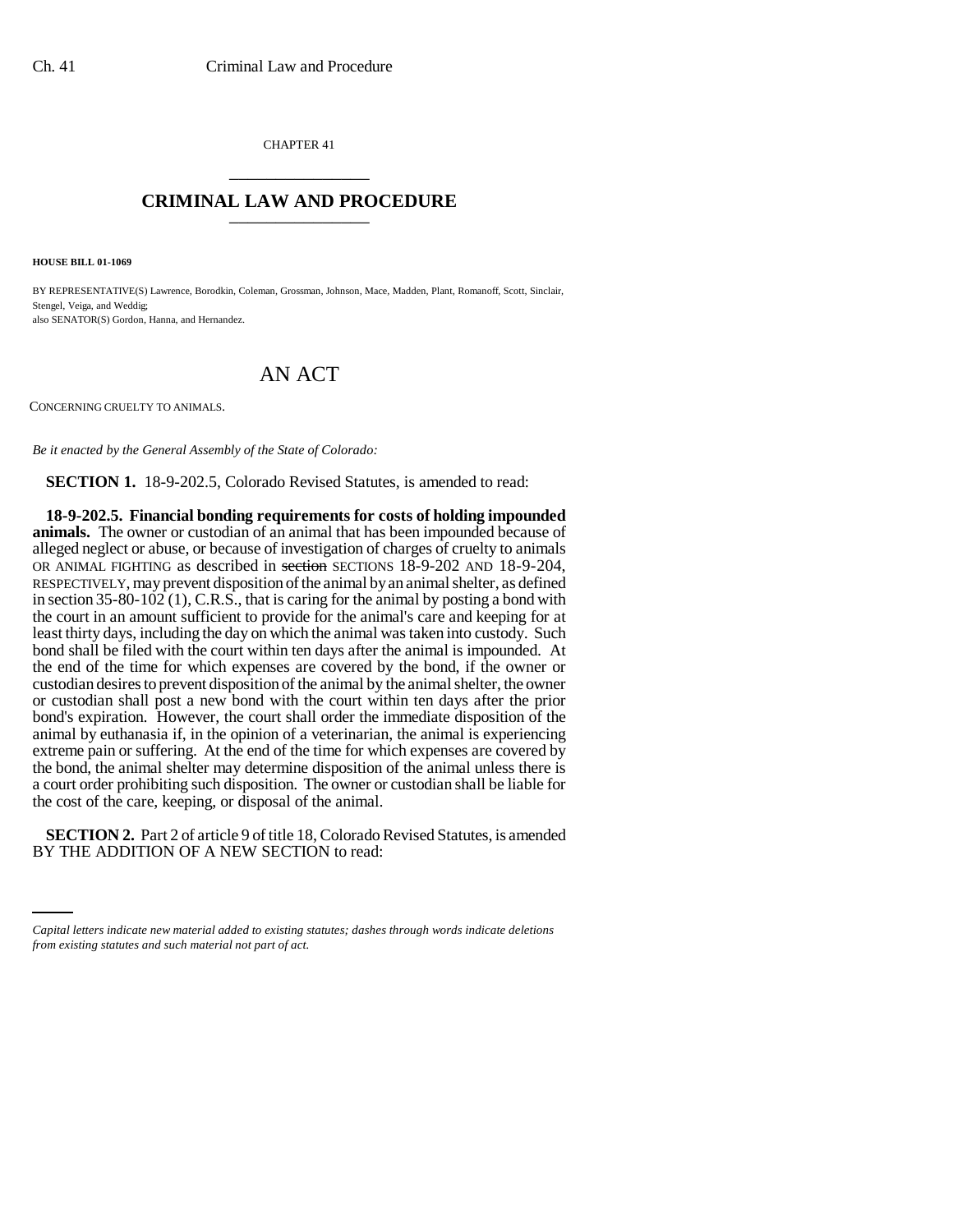**18-9-208. Forfeiture of animals.** (1) UPON THE MOTION OF THE PROSECUTING ATTORNEY OR UPON THE COURT'S OWN MOTION, AFTER THE CONVICTION OF A DEFENDANT FOR CRUELTY TO ANIMALS AS DESCRIBED IN SECTION 18-9-202, OR FOR ANIMAL FIGHTING AS DESCRIBED IN SECTION 18-9-204, THE COURT MAY ORDER THE FORFEITURE OF ANY ANIMAL OWNED BY OR IN THE CUSTODY OF THE DEFENDANT THAT:

(a) WAS ABUSED, NEGLECTED, MISTREATED, INJURED, OR USED BY THE DEFENDANT DURING THE COURSE OF THE CRIMINAL EPISODE THAT GAVE RISE TO SUCH CONVICTION;

(b) PARTICIPATED IN OR WAS AFFECTED BY ANY ACT SET FORTH IN SECTION 18-9-204 (1).

(2) (a) IF AN ANIMAL IS THE SUBJECT OF A MOTION MADE UNDER SUBSECTION (1) OF THIS SECTION AND IS NOT OWNED BY THE DEFENDANT, THE COURT MAY NEVERTHELESS ENTER AN ORDER OF FORFEITURE OF THE ANIMAL IF THE COURT FINDS THAT:

(I) THE ANIMAL WAS ABANDONED PRIOR TO THE CRIMINAL EPISODE DESCRIBED IN SUBSECTION (1) OF THIS SECTION;

(II) THE OWNER OF THE ANIMAL IS UNKNOWN; OR

(III) THE OWNER OF THE ANIMAL IS KNOWN BUT CANNOT BE LOCATED.

(b) ANY PERSON WHO CONTESTS A MOTION BROUGHT UNDER THIS SECTION SHALL ESTABLISH SUCH PERSON'S STANDING AS A TRUE OWNER OF THE ANIMAL. THE FACTORS TO BE CONSIDERED BY THE COURT IN DETERMINING WHETHER SUCH PERSON IS A TRUE OWNER SHALL INCLUDE, BUT SHALL NOT BE LIMITED TO, THE FOLLOWING:

(I) WHETHER THE PERSON WAS THE PRIMARY USER, CUSTODIAN, OR POSSESSOR OF THE ANIMAL;

(II) WHETHER THERE IS EVIDENCE THAT OWNERSHIP OF THE ANIMAL IS VESTED IN THE PERSON;

(III) WHETHER CONSIDERATION WAS PAID FOR THE PURCHASE OF THE ANIMAL, AND, IF SO, HOW MUCH OF THE CONSIDERATION WAS FURNISHED BY THE PERSON.

(c) IF THE COURT DETERMINES THAT A PERSON OTHER THAN THE DEFENDANT IS THE TRUE OWNER OF THE ANIMAL, THE COURT MAY NOT ENTER AN ORDER FORFEITING THE ANIMAL UNDER THIS SECTION UNLESS THE COURT FINDS:

(I) THE TRUE OWNER WAS INVOLVED IN THE CRIMINAL EPISODE DESCRIBED IN SUBSECTION (1) OF THIS SECTION;

(II) THE TRUE OWNER KNEW OR REASONABLY SHOULD HAVE KNOWN OF THE CRIMINAL EPISODE DESCRIBED IN SUBSECTION (1) OF THIS SECTION AND FAILED TO TAKE ALL REASONABLE STEPS AVAILABLE TO HIM OR HER TO PREVENT IT; OR